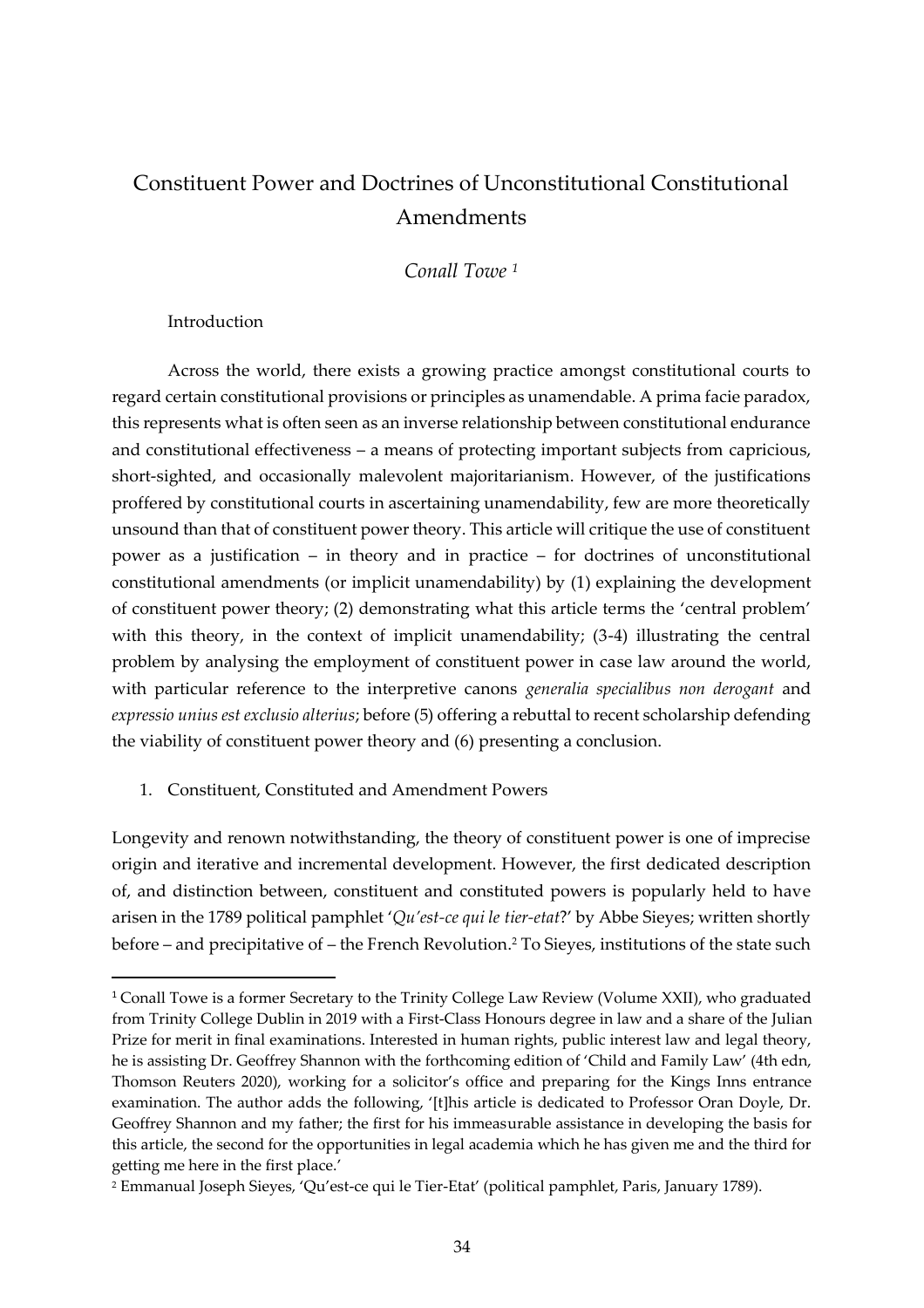as the executive and legislature are empowered by, and must accord in the exercise of their powers to, positive 'fundamental laws', which form the 'first stage of the Constitution.' These 'fundamental laws' are established by 'the will of the nation', whose power exists 'prior to everything' and 'is the law itself'. Indeed, they can only be established – and can only be modified – by the national will, because 'no type of delegated power can in any way alter the condition of its delegation'. Sieyes termed the powers exercised by the institutions of state 'constituted', and the corresponding powers which create and delimit the state, 'constituent'. Accordingly, the general theory of distinction can be summarised as follows:

- *i. Constituent power* firstly, there is the extraordinary, superior and unlimited 'constituent' power to enact a constitution. This is essentially an extra-legal power with no confines.
- *ii. Constituted power* secondly, there is the ordinary, inferior and limited 'constituted' power that is delegated by, and administered according to, the constitution. These are essentially legal powers which are necessarily limited.

It is from this foundation that modern exponents of constituent power like Schmitt, $3$ Loughlin,<sup>4</sup> Roznai<sup>5</sup> and Patberg have built upon.<sup>6</sup> As the development and increasing volume of academic literature attests, the theory has grown in recent years to become a staple – if not uncontested – concept in constitutional theory.<sup>7</sup>

At first glance, the theory seems capable of simple application: constituted powers, such as the legislature, must abide according to the rules set out in the constitution, established by the constituent power – yet the academic rigour of such a theory becomes stretched when applied to the power of constitutional amendment. Such a power, present in most constitutions, is typically in recognition of the fact that a constitution without change is 'without the means of its conservation.' <sup>8</sup> Yet, the power of amendment in constitutional systems is almost invariably created by the constitution and conferred unto the legislature, or other such representative body.<sup>9</sup> Therefore, the power of amendment is a constituted one. If the amendment power is a constituted one, and constituted powers are intrinsically limited; then it is necessary to also regard the amendment power as limited. Accordingly, constituent power theory can be

<sup>3</sup> Carl Schmitt, *Constitutional Theory* (3rd edn, Duke University Press 2008).

<sup>4</sup> Martin Loughlin 'The Concept of Constituent Power' (Critical Analysis of Law Workshop, University of Toronto, January 2013).

<sup>5</sup> Yaniv Roznai*, Unconstitutional Constitutional Amendments – The Limits of Amendment Powers* (1st edn, Oxford University Press 2017).

<sup>6</sup> Markus Patberg, 'Constituent Power: A Discourse-Theoretical Solution to the Conflict between Openness and Containment' (2016) 24 Constellations 1, 51.

<sup>7</sup> Martin Loughlin, *The Idea of Public Law* (1st edn, Oxford University Press 2004) ch 6.

<sup>8</sup> Edmund Burke, *Reflections on the Revolution in France* (first published 1790, Kessinger Publishing 2004) 16.

<sup>9</sup> It ought to be noted that this is not necessarily true with regard to the constitutional orders of the UK and Ireland, see Part 5 of this article.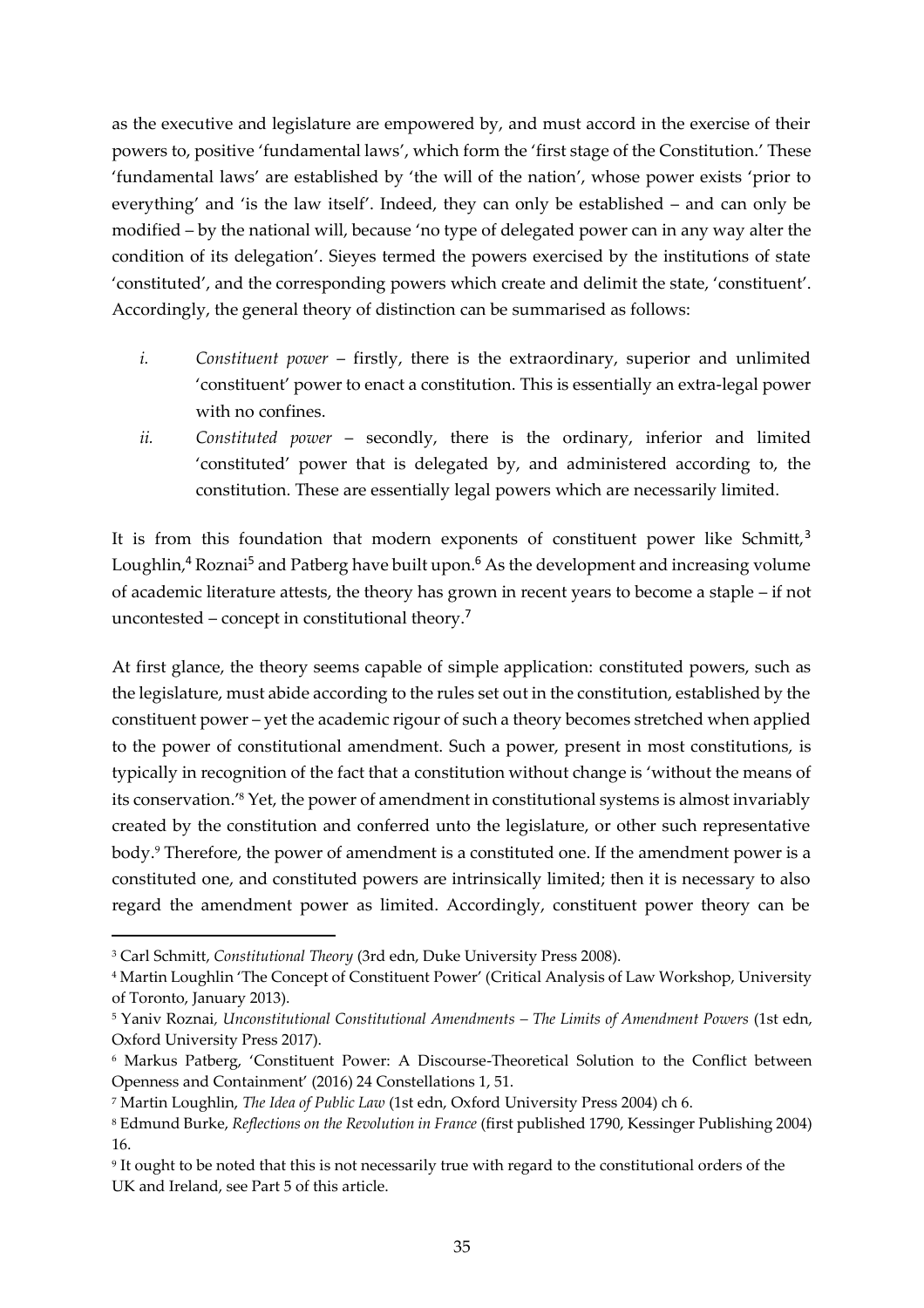employed as a justification for implicit constitutional unamendability: by recognising the amendment power as a limited constituted power, it follows that the amendment power cannot be yielded absolutely and, therefore, that constitutional provisions may be unamendable. <sup>10</sup> Simplicity notwithstanding, however, this syllogistic deduction gives rise to several issues – of which the most serious raise questions about its very ontology.

## 2. The Central Problem

Fundamentally, constituent power theory cannot justify doctrines of implicit constitutional unamendability because it is inherently paradoxical. Under the constituent/constituted distinction, powers of constitutional amendment exist as the latter - they flow from the constitution and are thus limited by it. However, if constituent power is truly an all-powerful extra-legal force without confine,<sup>11</sup> then why can it not be exercised through amendment process? Logically, this is a contradiction - either the constituent power is absolute (and can be exercised through the amendment process) or it is not (and thus cannot be exercised through the amendment process). If the subjects of a constitution want to amend a part of it, then why must they make a new Constitution instead of using the amendment process? By way of analogy, it is the legal equivalent of the omnipotence paradox. Joseph De Maistre – a contemporary of Sieyes – sardonically compared this to suggesting that 'the people are a sovereign which cannot exercise their sovereignty.' <sup>12</sup> For lack of a better nomenclature, this can be termed the 'central problem' of constituent power theory in the context of implicit unamendability.

This is most acutely apparent upon consideration of how such a distinction can be implemented in practice. If constitutional courts are bodies created by the Constitution, then they have no more power or legitimacy in striking down a constitutional amendment than the other constituted power (such as a legislature) which passed it. In a sense, the distinction is self-castrating as it disallows the only viable mechanism for its enforcement.

Theorists such as Arendt and Lindsay have attempted to appease this criticism by arguing that the constituent/constituted distinction is not a clear cut and unequivocal one. Instead, they operate in tandem – constituted powers of the previous regimes more often than not facilitate the constituent power of the new regime. For example, the government of an old regime may create a constitutional convention, charged with designing the new regime<sup>13</sup> This

<sup>10</sup> Schmitt (n 3).

 $11$  ibid.

<sup>12</sup> Joseph de Maistre, *Study on Sovereignty* (first published 1795, London: Allen & Unwin 1965).

<sup>13</sup> Hannah Arendt, *On Revolution* (1st edn, Viking 1963). See also Adam Lindsay, 'The Problem of the Absolute and the Paradox of Constitutionalism, or: 'How to Restart Time with an Inexorable Time continuum' (2017) 43(10) Philosophy and Social Criticism 1022.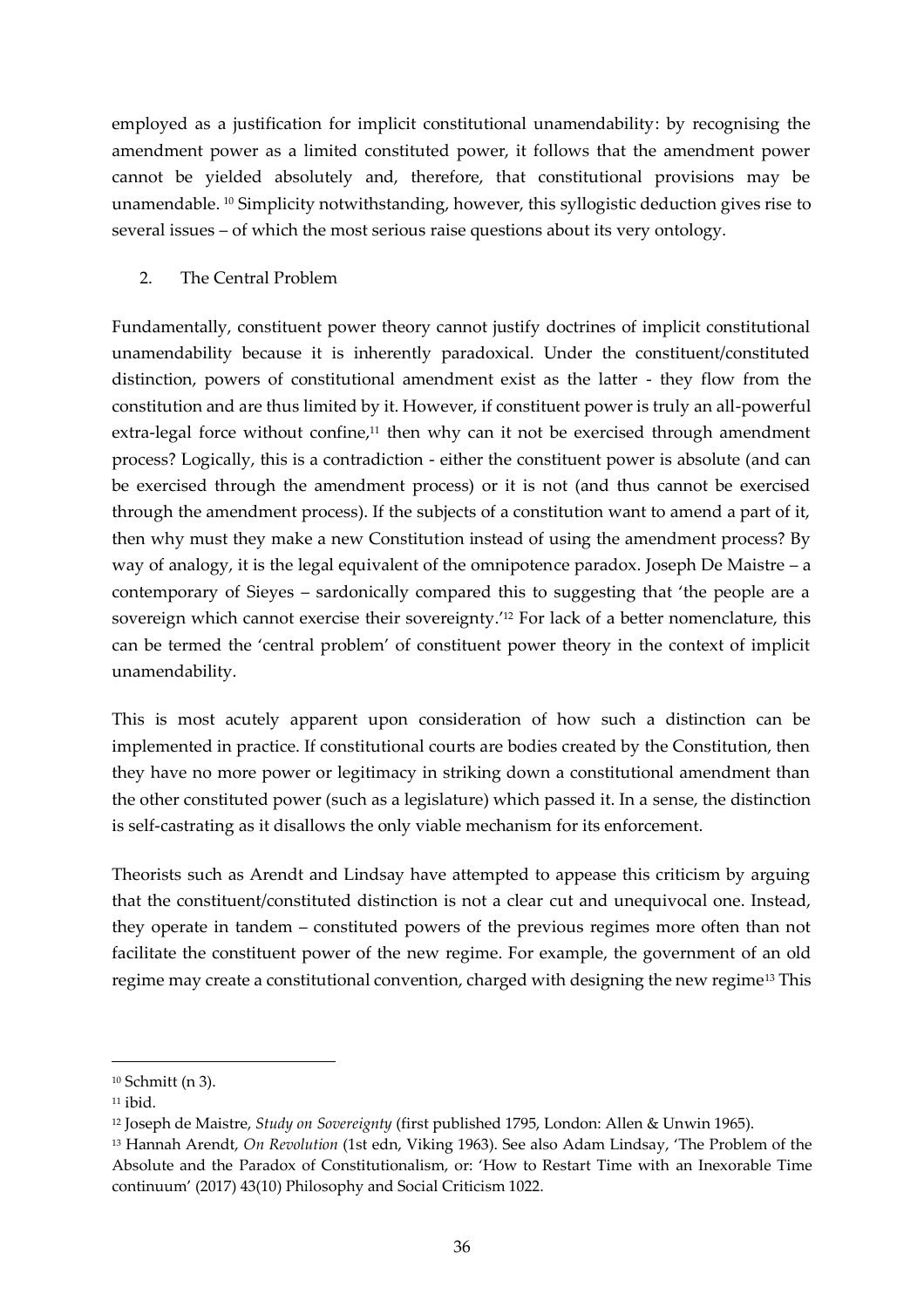argument is persuasive – some constitutions even provide for it.14However, does this not also serve to undermine the distinction rather than support it? If it is accepted that the dichotomy of constituent power and constituted power is not clear cut, then surely this weakens the ontological existence of a distinction between them and the necessity of a theory to justify it. If the division is not as clear cut, then this would mean in theory that constitutional courts – constituted bodies – would be able to decide what is or is not a constituted body – a similar contradiction within the theory. This line of criticism can also be found within the closelyrelated 'basic structure' doctrine. Under this theory, provisions which represent a part of the basic structure, or essential feature, of the constitution should not be varied or repealed by amendment. <sup>15</sup> By determining what the basic structures are (and thus deciding which subjects may be shielded from amendment), constitutional courts seemingly exercise a constituent power under the guise of protecting it. Under the constituent/constituted power distinction, the basic structures doctrine in and of itself is a violation. The theoretical tension arising from this paradox can be further made obvious upon examination of how it has been employed in case law with reference to two canons of interpretation.

## 3. *Generalia Specialibus Non Derogant*

Firstly, there is the canon *generalia specialibus non derogant*, a maxim of statutory interpretation which precludes the judicial preference of a more general statute over that of a more specific one. For example, a general civil liability statute cannot take precedence over a shipping act which extensively outlines the rules governing collisions at sea. In a constitutional context, this may be conceptually extended to preclude the preference of an implicit and unenumerated finding *within* a text over a literal, plain-meaning interpretation *of* a part of the text that is unambiguous and specific.<sup>16</sup> This can be illustrated through the following examples:

## *i.* India

The Indian Constitution was originally thought not to imply any limitation upon its amendment power. In *Shankari Prasad Singh Deo v Union of India*, the Supreme Court held that article 368 granted a power of amendment to the Indian Parliament 'without any exception whatsoever'. The Supreme Court further reasoned that '[i]f the constituent authority and the [constituted] legislative authority are two different entities,' then the many articles which treat them synonymously would become 'meaningless'.<sup>17</sup>

<sup>14</sup> Article 411(1), the 2009 Constitution of Bolivia. Article 411(1) provides that total or major reforms of the Constitution be implemented via 'an original plenipotentiary Constituent Assembly'.

<sup>15</sup> See Sudhir Krishnaswamy, *'Democracy and Constitutionalism in India' A Study of the Basic Structures Doctrine'* (1st edn, OUP 2011).

<sup>&</sup>lt;sup>16</sup> It is in this sense, that the canon shall be referenced in this article.

<sup>17</sup> AIR 1951 SC 458.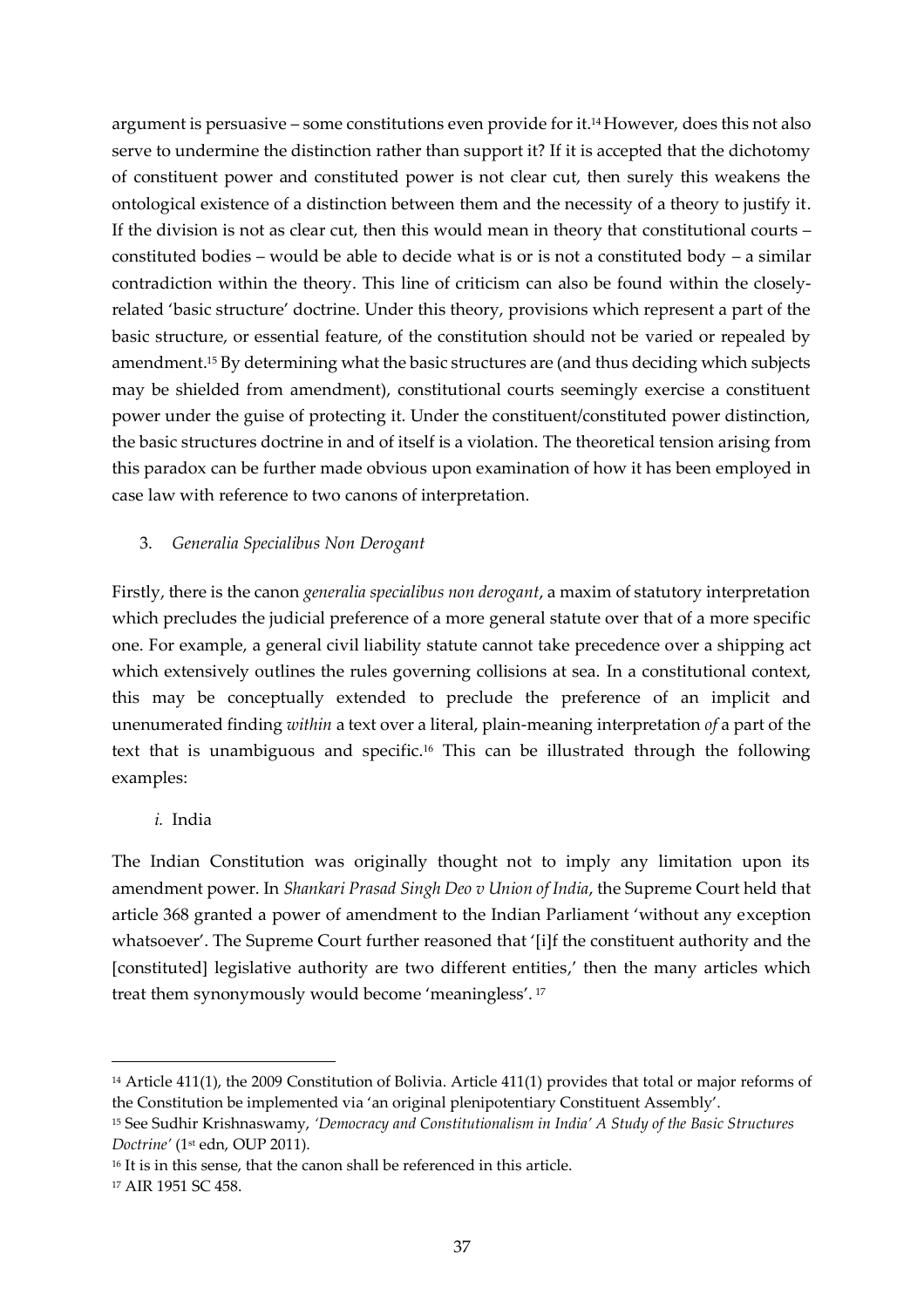This was reaffirmed in *Sajjan Singh v State of Rahasthan<sup>18</sup>* but not with unanimity – Justice J.R. Mudholkar dissented on the grounds that the 'Constituent Assembly, being the repository of sovereignty,' did not create 'a sovereign Parliament on the British model'. Instead, it enacted a constitution of limited government, separated powers and guaranteed fundamental rights. Given that state officials are behoved by oath or affirmation to 'bear true faith and allegiance' to the Constitution, he questioned why the parliament was empowered to challenge the will of the Constituent Assembly in modifying 'basic features' which were intended to be 'permanent'.<sup>19</sup> Although this was not the conceptual birth of the basic structure doctrine, which is widely attributed to the German jurist Dieter Conrad, 20 the dissent is nonetheless recognised as the first judicial entertainment of what has come to be known as the basic structure doctrine: the contention that constitutions contain a 'basic structure' or set of 'essential features' which cannot, and should not, be altered via amendment .

The Supreme Court wavered on the 'basic structure' doctrine in *Shankari* and *Sajjan*<sup>21</sup> but endorsed the theory of constituent power three years later in *Golaknath v State of Punjab* on the issue of fundamental constitutional rights.<sup>22</sup> Drawing further from the constituent/constituted power distinction, it held that because 'Parliament today is not the constituent body as the constituent assembly was,' it must, as a 'constituted body bear true allegiance to the Constitution' by refraining from amending such basic features. Any arrangement to the contrary, it argued, would be a 'usurpation of constituent power.' <sup>23</sup> In response, the Indian Parliament passed the Twenty-Fourth Amendment. It attempted to reinstate the unlimited power of Parliament to 'amend… any provision of this Constitution'.

This was challenged in *Kesavandara Bharati v State of Kerala* and the Supreme Court partially overruled *Golaknath* but upheld the basic structure doctrine.<sup>24</sup> Again, the Parliament resisted and effectively re-passed the Twenty-Fourth amendment via the Forty-Second amendment.<sup>25</sup> Once more – and without subsequent challenge – the Supreme Court unanimously struck down the amendment and upheld the basic structures doctrine in *Minerva Mills Ltd v Union of India.<sup>26</sup>* It stated that the amending power was a 'limited' one, conferred upon it by the Constitution – a 'constituted' power – and that the parliament, 'under the exercise of that limited power enlarge that very power into an unlimited power… the donnee of a limited

<sup>25</sup> The 1950 Constitution of India, Twenty Fourth Amendment; Forty-Second Amendment.

<sup>26</sup> AIR 1980 SC 1789.

<sup>18</sup> AIR 1965 SC 845

<sup>19</sup> ibid.

<sup>20</sup> Dieter Conrad, 'Implied Limitations of the Amending Power' (Lecture given to Law School of Banarus Hindu University, Varansi, February 1965).

<sup>21</sup> *Sajjan Singh v State of Rajasthan* 1965 AIR 845, 1965 SCR (1) 933.

<sup>22</sup> AIR 1967 SC 1643.

<sup>23</sup> ibid.

<sup>24</sup> AIR 1973 SC 1461. The Court overruled the interpretation of 'law' in Golaknath as inclusive of constitutional amendments.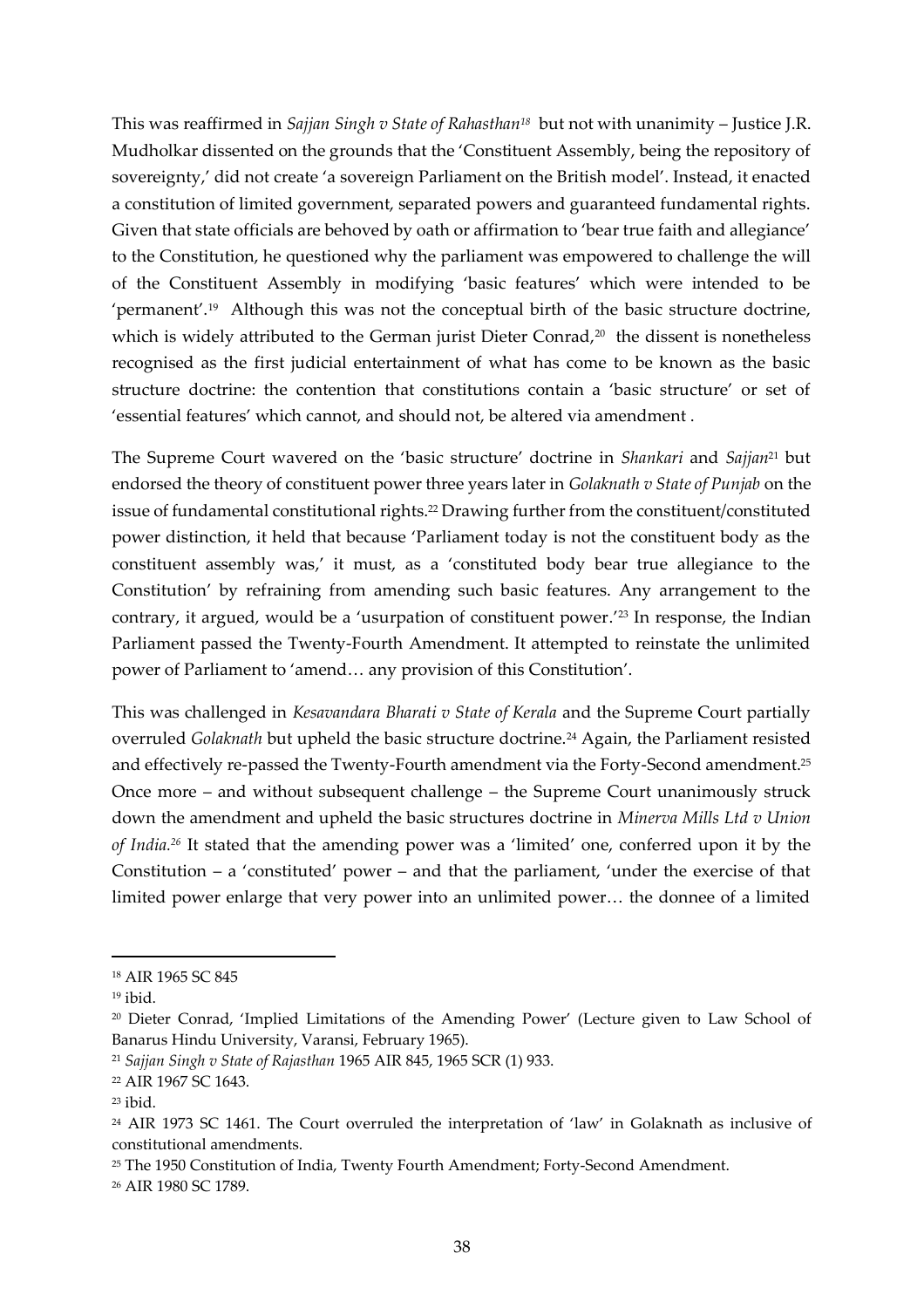power cannot by the exercise of that power convert the limited power into an unlimited one.' 27 'If by constitutional amendment, parliament were granted unlimited power of amendment' the court continued, 'it would cease to be an authority under the constitution, but would become supreme over it.'<sup>28</sup>

# *ii.* Colombia

The 1991 Constitution of Colombia authorised the Constitutional Court to review constitutional amendments only within 'the strict and precise terms' of articles 241 and 379, which 'exclusively' limits jurisdiction to 'errors of procedures' in the 'formation or passage' of any amendments. Incontrovertible language notwithstanding, it was held in opinion C-551/03 that the amendment power is implicitly limited insofar as it cannot usurp the constituent power of the people by amending the Constitution to such a degree that the change proposed more resembles a replacement of, rather than a substitution to, the Constitution.<sup>29</sup> A questionably expansive interpretation of 'procedural error' was adopted to include the quantum of substantial change proposed.<sup>30</sup> This was reaffirmed by the Constitutional Court in Opinion C-1040/05, wherein it held that an amendment proposing to grant legislative powers without judicial review to the Council of State was in contravention of the principles of constitutional supremacy, separation of powers and the constituent/constituted power distinction:

'Congress derives its power to reform the Constitution from the constitution itself. It has a derivative or secondary status [from the constituent power]… If Congress crosses the line between amending the Constitution, and replacing it, it violates its constitutional powers and competence.'<sup>31</sup>

*iii.* Belize

In Belize, section 69 of the 1981 Constitution of Belize allows the National Assembly to 'alter any of the provisions of this Constitution', provided that any such alteration accords to the 'manner specified in the provision', which is wholly procedural. However, in *Bowen v Attorney General* the Belizean Supreme Court held that there exists, contrary to the unambiguity of article 69, further 'normative limitations on the power of the National Assembly to make laws, including [constitutional] amendments' outside of this section.<sup>32</sup> In

<sup>27</sup> ibid, 1798.

<sup>28</sup> ibid, 1824.

<sup>29</sup> Sentencia 551/03 09.07.2003. See Carlos Bernal, 'Unconstitutional Constitutional Amendment in the Case Study of Colombia: An Analysis of the Justification and Meaning of the Constitutional Replacement Doctrine (2013) Int'l J Const L 339.

<sup>30</sup> Roznai (n 5) 65.

<sup>31</sup> [2].

<sup>32</sup> (Claim No 445 of 2008) BZ 2009 SC 2.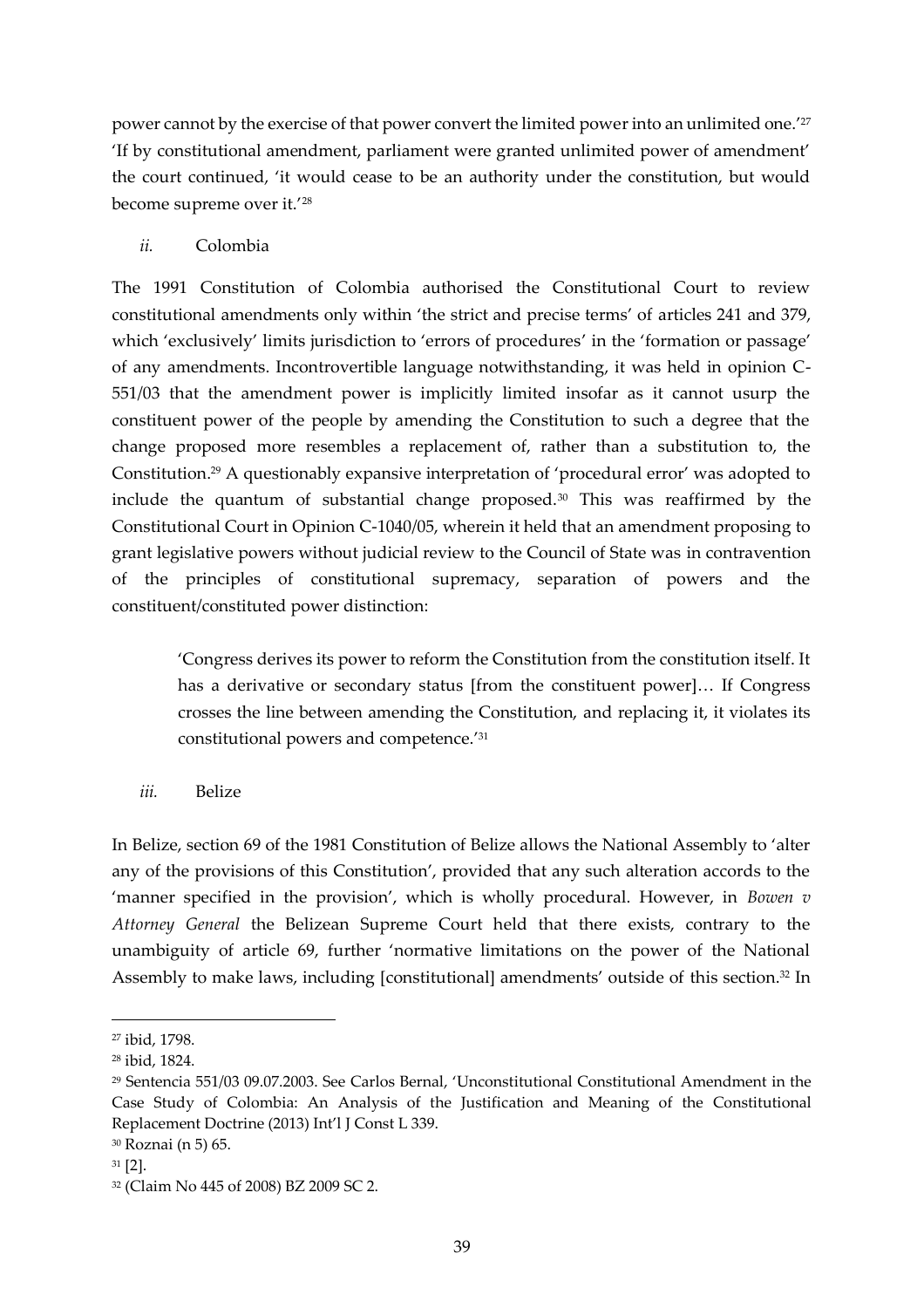striking down the Sixth Amendment Bill – which purported to exempt recently discovered natural resources from the Constitutional protection of property rights – it held inter alia that the National Assembly, being a constituted power, acted *ultra vires* in attempting to exercise what was in effect a constituent power. In response, the National Assembly sought to dispel doubt by amending section 2 via the Eighth Amendment Act to explicitly state that the only barriers to amendability are the procedural ones outlined in the text of section 69. However, the Supreme Court in *British Caribbean Bank Ltd v AG Belize* nevertheless struck this down as another infringement of constitutional supremacy, the rule of law, and the implied normative limits upon constituted powers.*<sup>33</sup>*

#### *v* Others

Violations of this maxim can also be seen amongst obiter dicta of constitutional courts across the world. Section 30 of the 1994 Constitution of Argentina grants the Congress power to 'totally or partially' amend it, subject only to various procedural conditions outlined in the section. However, in the '*Rios*' case, the Supreme Court held obiter that any such amendments must – contrary to the specific and unequivocal nature of the text – be implicitly limited to being 'within the [existing] principles of the Constitution', including the division between the constituent power and the constituted powers.<sup>34</sup> This reasoning was later echoed (albeit not to the direct resolution of the legal issues) in *Fayt*, wherein the court partially struck down a Constitutional amendment on procedural grounds.<sup>35</sup> In Pakistan, the Supreme Court similarly stated in *Al-Jehad Trust v Federation of Pakistan* that when a conflict arises between an amendment and an existing constitutional provision, it is to be resolved by examining the Pakistani Constitution as a whole – its basic structure and its spirit<sup>36</sup> – thus appearing to suggest that a specific and unambiguous amendment may be overridden by an unspecific and ambulatory tone or spirit pervading the Constitution as a whole.

These examples in case-law evince the widespread disconnect with which doctrines of implicit unamendability predicated on constituent power have to the constitutional texts they are supposedly based upon and found within.

It is accepted that different means of constitutional interpretation accord different degrees of importance to the text and its plain meaning. Whilst this article does argue that the plain meaning of the text should (generally) be preferred to any purposive, harmonious or natural law interpretation, it is nonetheless unnecessary to relegate discussion to this secondary debate: there is a significant difference between extrapolating something substantive from

<sup>33</sup> (Claim No. 597 of 2011) 11 June 2012.

<sup>34</sup> [1994-C] LL 46, 48.

<sup>35</sup> 'Fayt',Suplemento de Derecho Constitucional, L.L., 18 de Agosto de 1998 1, 8-9.

<sup>36</sup> PLD 1996 SC 367, 410, 516, 537.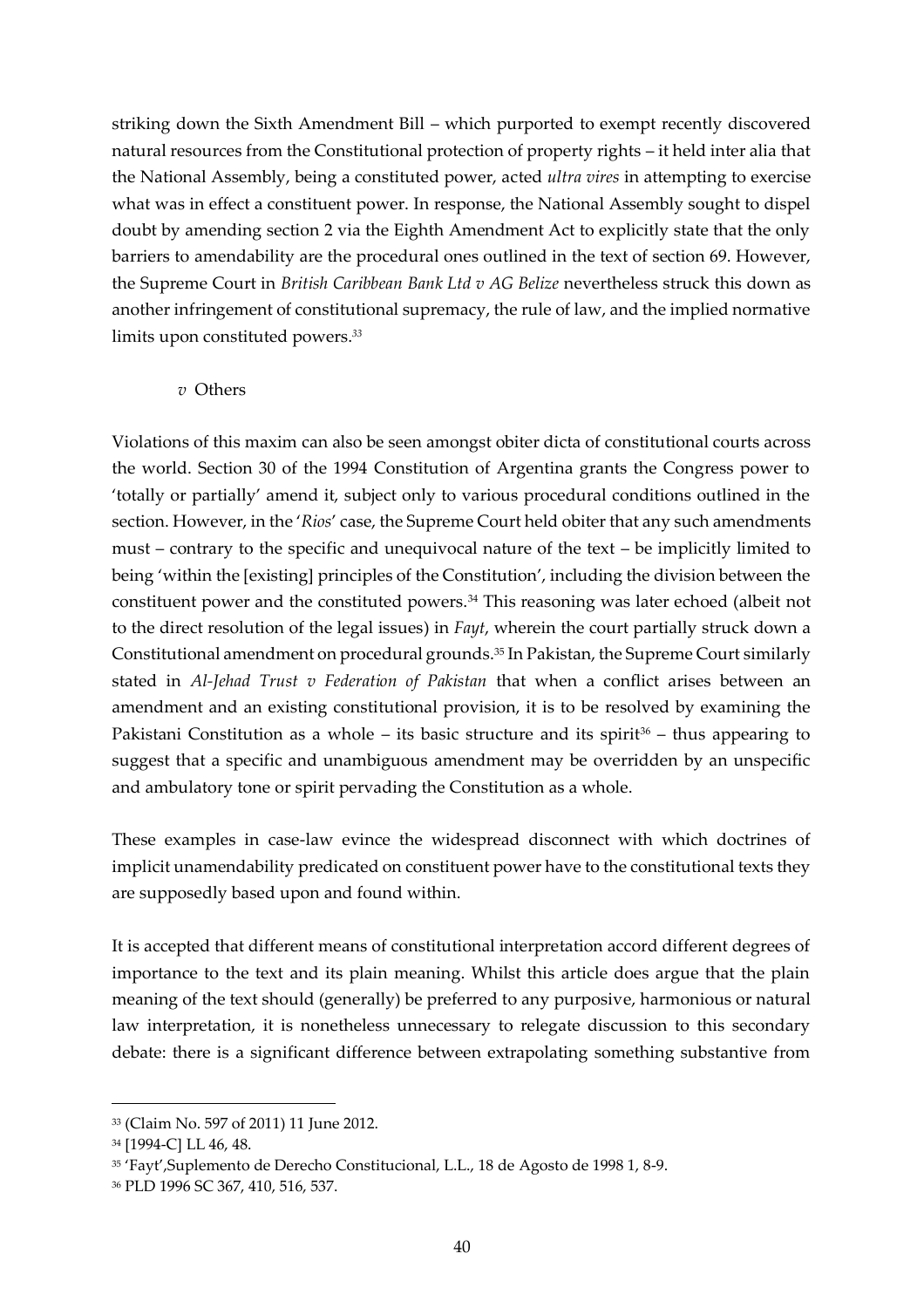limited text, or substantively expounding upon textual ambiguity; and giving an interpretation which is in brazen contradiction to text which is unambiguous and incontrovertible. The former is to accord a low degree of weight to the text and its meaning; the latter is to disregard both the text and its meaning entirely. The former can be tenable, depending on the circumstances and one's interpretive method. The latter, it is submitted, is untenable. Even Conrad – the founder of the basic structures doctrine – considered the employment of such interpretational ductility in the protection of the essential features of a constitution to be 'extraordinary.' An argument could be mounted to the effect that the courts should ignore the text where its application would lead to an absurd outcome, as they do in constructing statutes – for example, if a constitutional amendment abolished the constitutions. However, this would be to suggest that carefully prescribed procedures, which allow for unlimited power of amendment, are in some way absurd or unnatural. <sup>37</sup> As will be discussed below, this is not the case. Doyle succinctly notes that 'it is not permissible to overwrite one clear provision in favour of an amorphous spirit that has no particular textual foundation'.<sup>38</sup>

It is further accepted that, as constitutions try to incorporate complex and august ideas, values, and philosophies, it would be naïve to accord any text an enormous degree of weight on the basis that it can fully encapsulate and convey such concepts. They cannot, and constitutions should not be parsed as though they were statutes of taxation. Again, however, this simply cannot extend to ignoring or contradicting the text.

Returning to the Central Problem, if the constituent power is all-powerful, and the constituent power is expressed via the text of the constitution; then it is difficult to see how implicit unamendability on the basis of constituent power theory can avoid Washington Williams' charge - it simultaneously disregards the constitution under the pretence of upholding it. <sup>39</sup> If the drafters intended the amendment power to be one which the courts should interpret in such a way as to ensure it keeps pace with changes in society and jurisprudence, then why – in most of the cases outlined above – did they not provide it in more ambiguous, pliable language? This line of reasoning links closely with the next canon of interpretation.

## 4. *Expressio Unius est Exclusio Alterius*

Secondly, there is the canon *expressio unius est exclusio alterius*. This holds that the express textual inclusion of something of a particular class implicitly excludes other things of that class which are not included – 'to express one thing is to exclude another'.<sup>40</sup> Similarly, in a

<sup>37</sup> Virgilio Afonso da Silva, 'A Fossilised Constitution?' (2004) 17(4) Ratio Juris 459

<sup>38</sup> Oran Doyle, Constitutional Law: Text, Cases and Materials (1st edn, Clarus Press 2008) 461, [17- 12]

<sup>&</sup>lt;sup>39</sup> George Washington Williams, 'What, If Any, Limitations Are There Upon the Powers to Amend the Constitution of the United States?' (1928) Am. L. Rev. 529, 543.

<sup>40</sup> *Dorval v Dorval* 2006 SKCA 21 (CanLII) [10]; Cameron JA.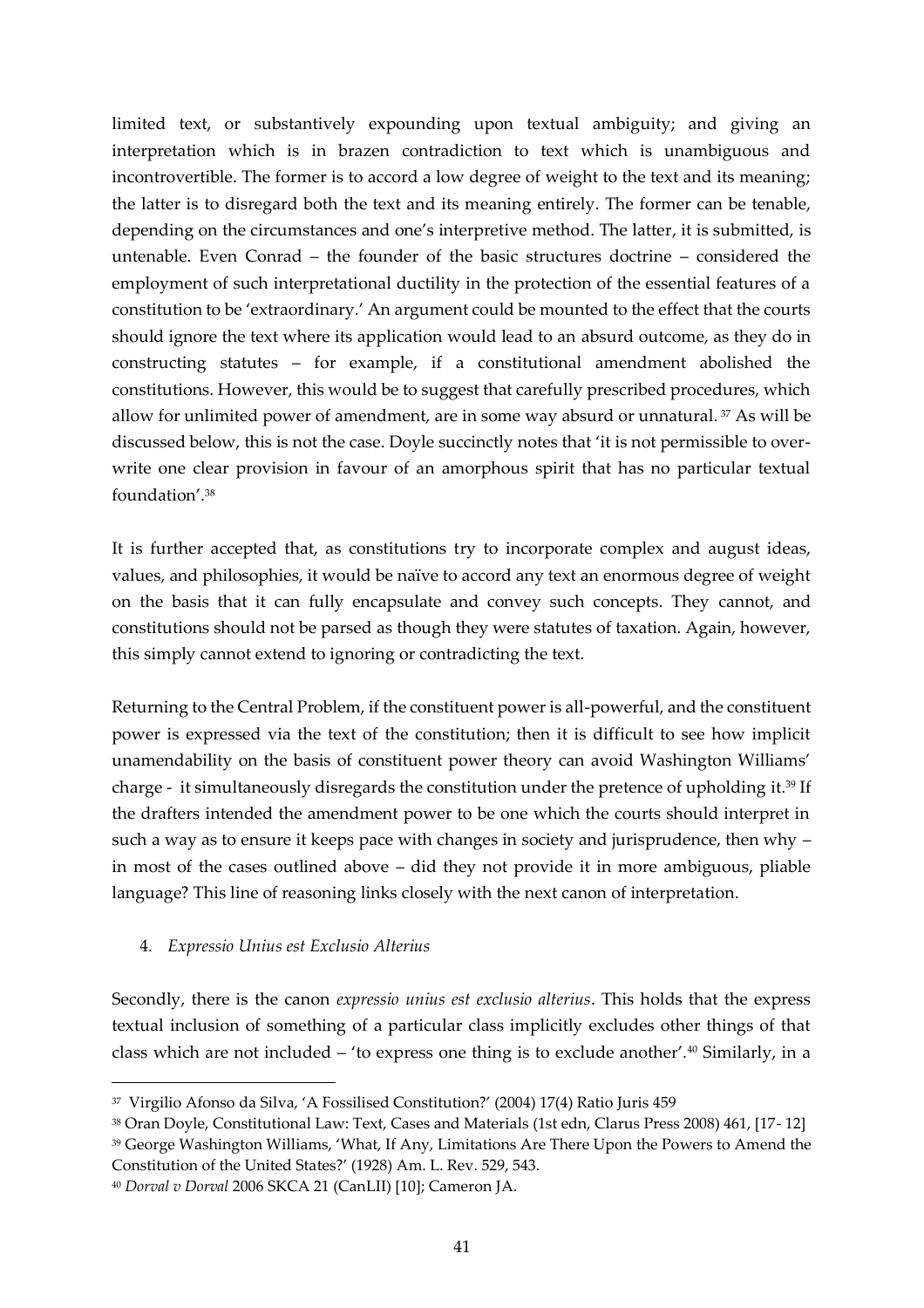constitutional context, this can also extend to precluding implicit unamendability in one of two ways.

According to a wide application of the canon, constitutions which do not explicitly refer to unamendability should not be interpreted as containing unamendable provisions – if the intention of the constitution-makers were otherwise, then explicit reference would have been made. This was the reasoning of Judge Chua in *Teo Soh Lung v Minister for Home Affairs,*  wherein it was held that no part of the Singaporean Constitution is implicitly unamendable.*<sup>41</sup>* However, as the case-law explored in section 3 has demonstrated, many constituent-power based doctrines of implicit unamendability seem to have been declared contrary to this principle. This is a particularly pertinent criticism to constitutions enacted post 1990, given that the drafters would have been living in an era where explicit unamendability was a wellestablished and available tool in constitution-making<sup>42</sup>. Even for constitutions enacted before this era, unamendability was in no way an unknown or uncommon concept. From Ancient Athens<sup>43</sup> to Renaissance-era Europe<sup>44</sup> and nineteenth century south America,<sup>45</sup> it has featured in constitutional orders. In short, it is hard to accept that the vast majority of constitutional drafters were unaware of explicit unamendability as an option. Clearly, most were and had opportunity to employ it should they have wished to do so. Although it is accepted that this argument will have only circumstantial applicability to specific constitutions according to its constitutional history, the consequence irrespective of this is that many of the constitutions which have been found to be implicitly unamendable on the basis of constituent-power theory were likely not intended to be so by the drafting constituent power.

According to a narrow application, constitutions which do explicitly reference the unamendability of certain provisions should not be interpreted as also containing other, explicitly unreferenced but similarly unamendable provisions – if the constitution makers considered the amendability of some provisions, then it must be assumed that those not declared unamendable were not intended to be so. However, doctrines of implicit unamendability have been anchored upon provisions in Constitutions which contain other, explicitly unamendable provisions.<sup>46</sup> In Turkey, it was established in decision No 1965/40 that the close link between article 2 and article 1 in the 1961 Constitution meant that the explicit unamendability of article 1 extended to implicitly make article 2 also unamendable. $47$ 

<sup>41</sup> (1989) 2 MJL 449, 456-7.

<sup>42</sup> Roznai (n 5) 21.

<sup>43</sup> ibid 18-21.

<sup>44</sup> Zoltán Szente,'The Historic Origins of the National Assembly in Hungary (2007) 8 Historia Constitutional 227, 239.

<sup>45</sup> Article 228, 1830 Constitution of Venezuela.

<sup>46</sup> To date, constituent power theory has not grounded any doctrines of UCA in this way. However, given the growth of both constituent power theory and implicit unamendability, it is very possibly and not unlikely that it can be invoked somewhere.

<sup>47</sup> 4 AMKD 290, 329. (26 September 1965).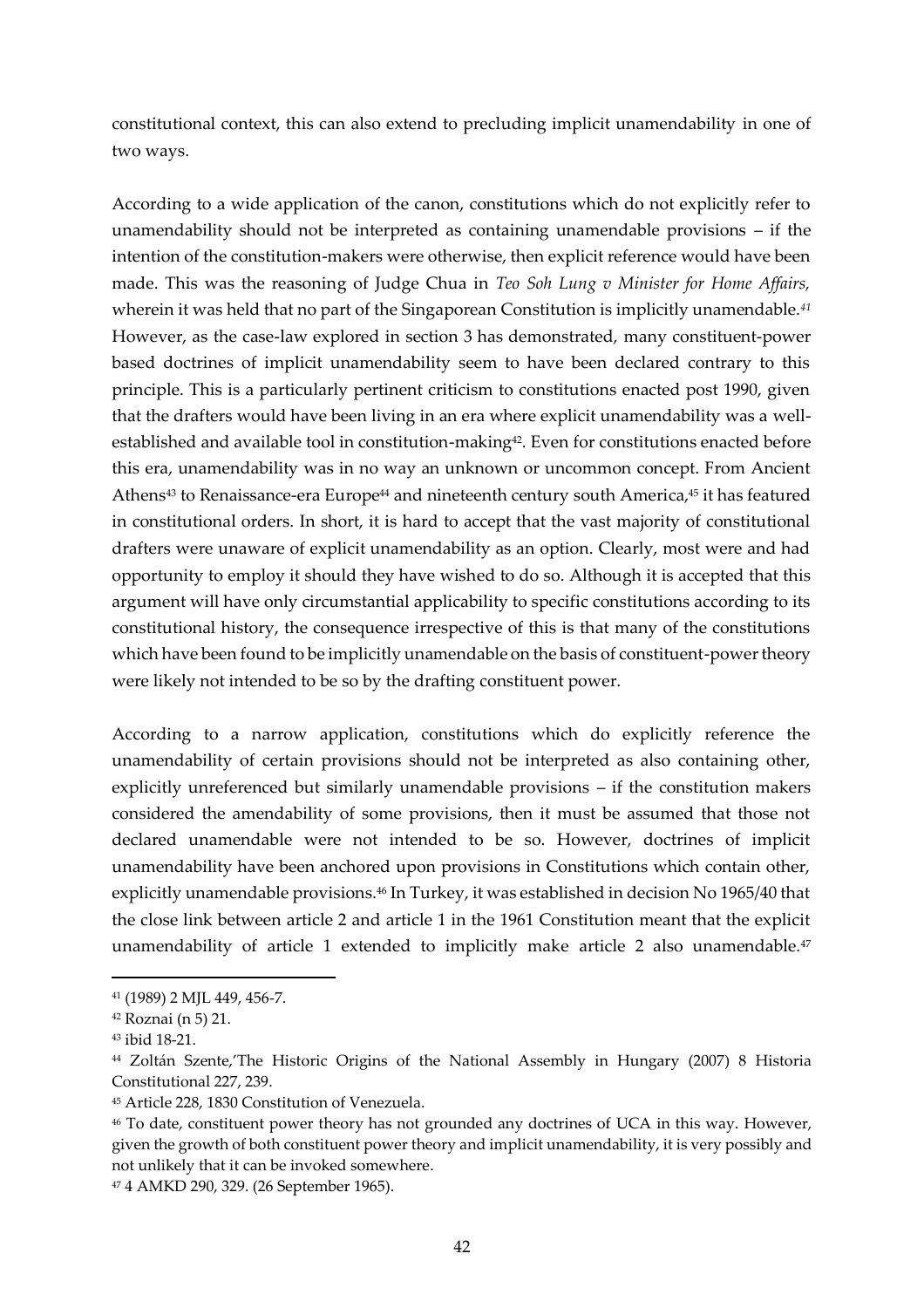Similarly, the Supreme Court of Puerto Rico noted *obiter* in *Berríos Martínez v Roselló González II* that – in addition to the explicitly unamendable articles – there exists other articles which are implicitly unamendable by virtue of their importance to the Constitutional system as a whole.<sup>48</sup> Vile considers this principle to be the most compelling criticism against doctrines of UCA.<sup>49</sup> Again, the Central Problem that is brought to the fore through the difficulty with which it is to accept that the drafting constituent power, in deciding to declare certain provisions explicitly unamendable, equally and intentionally intended other provisions to be unamendable, but declined to declare so explicitly.

Schmitt has written that explicitly unamendable constitutional provisions stand merely as a recognition of the fact that the amendment power is inherently limited and cannot be considered as exhaustive.<sup>50</sup> If Schmitt is correct, then it is unclear why constitutional drafters would bother to deem any provisions explicitly unamendable. When they did bother, it is equally puzzling why they did not just extend the implicitly unamendable provisions. If it is inherently limited there would be no need to state so explicitly.

Paulsen and Child essentially deflect these criticisms by insisting that the amendment power is intrinsically limited – regardless of whether the founders thought so or intended it to be. The 'Constitution is not a suicide pact' and the amendment power cannot turn it into one.<sup>51</sup> If it were used to destroy the constitution that creates it, it would lose its raison d'être*.* <sup>52</sup> Their arguments seem to suggest that unamendability (including when it is based upon constituent power) is an obvious and necessary tool of constitution-making, to which an 'officiousbystander' or 'business-efficacy' test would readily deem it an implicit constitutional component anyway. In response, it is submitted that whilst implicit unamendability may reinforce the moral value of constitutionalism and can stand as a logical (almost common sense) rule for yielders of the amendment power, this argument does not actually ontologically ground either constituent power theory or doctrines of unconstitutional constitutional amendments based upon it. Its existence is one thing and the merits of employing it another.

5. Roznai's Framework – a Rebuttal

In the landmark text, *Unconstitutional Constitutional Amendments: the Limits of Constitutional Amendment Powers*, Yaniv Roznai proffers a new framework within which to view constituent power theory as a justification for implicit unamendability. In brief, the power of amendment

<sup>48</sup> 137 d.p.r. 195 (1994) 201, 221.

<sup>49</sup> John R Vile, 'Limitations on the Constitutional Amending Process' (1985) 2 Const. Comment. 373, 383.

<sup>50</sup> Carl Schmitt, *Constitutional Theory* (Jeffrey Seitzer tr, Duke University Press 2008) 152.

<sup>51</sup> Michael Stokes Paulsen, 'The Constitution of Necessity' (2003-4) 79 Notre Dame L. Rev. 1257.

<sup>52</sup> Sampson R Child 'Revolutionary Amendments to the Constitution' (1926) 10 Const. Rev 27, 28.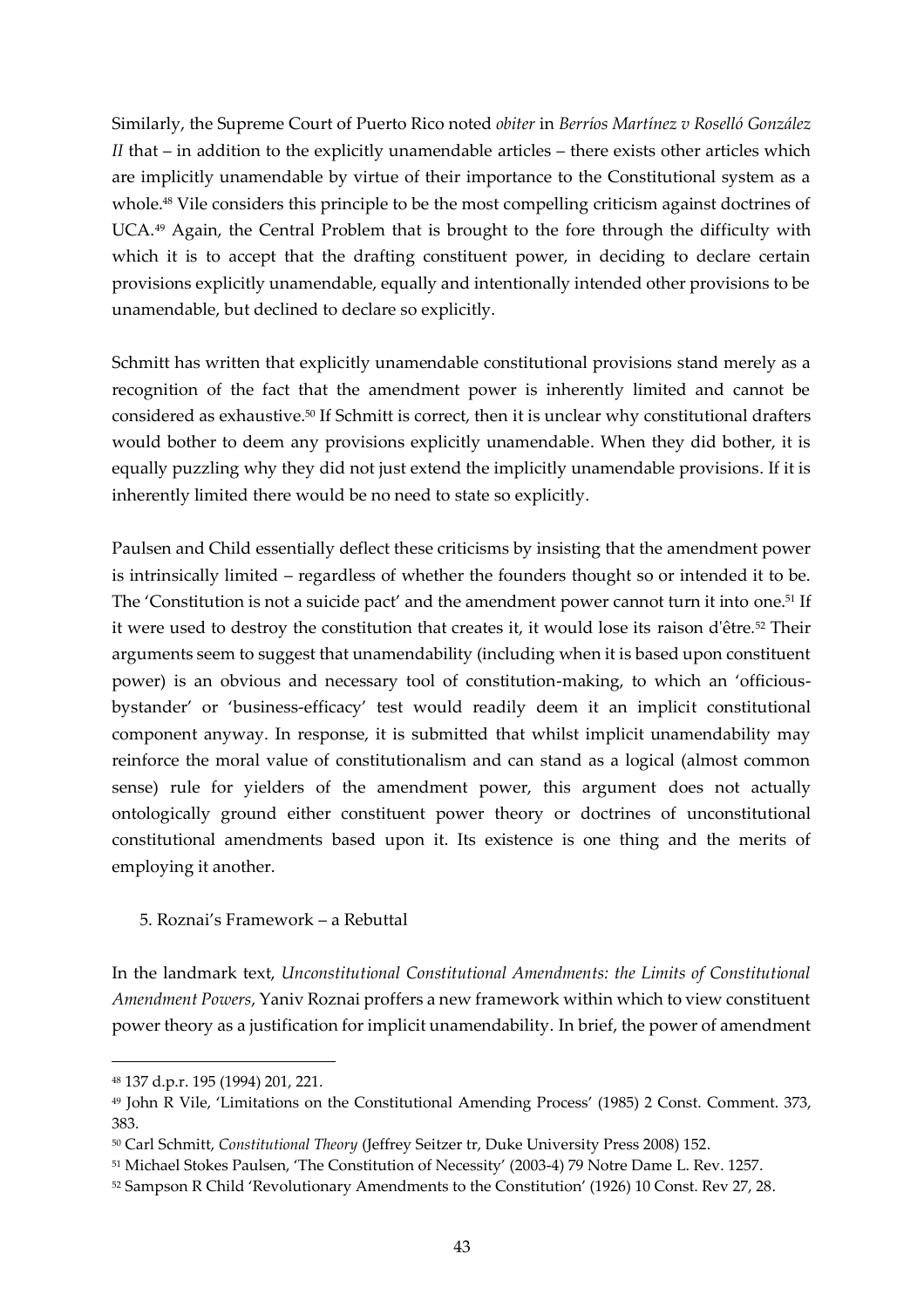should neither be strictly regarded as a constituent nor a constituted power, but as a '*sui generis'.<sup>53</sup>* Constituent Power itself should also be subdivided into two categories:

- *i. Primary Constituent Power* firstly, there is the unlimited, superior 'principal' constituent power to enact a constitution
- ii. Secondary Constituent Power secondly, there is the limited, inferior 'agent' constituent power to amend a constitution.<sup>54</sup>

To Roznai, the closer that the constitutional amendment power resembles the primary constituent power, then the less it should be constrained. For example, where it is exercised through national referendum – as is the case in Ireland<sup>55</sup> – then it should be subject to no judicial scrutiny, for the entity exercising the power is virtually identical to the entity which enacted the constitution and could enact a new one. The less the power resembles the primary constituent power, then the more it should be constrained – including through doctrines of implicit unamendability. In states where the amendment power is vested in a constituted body – such as a legislature – the judiciary is accordingly justified in devising and applying doctrines of implicit unamendability to the Constitution, on the basis of this distinction between primary constituent power and secondary constituent power.

This is an innovative response to the central problem of the original constituent/constituted powers dichotomy, worthy of the academic attention it has enjoyed in recent years. However, this new framework resolves the problems concomitant to the simplistic constituent/constituted powers distinction only by the introduction of new compensatory theoretical fiction. According to Occam's Razor, the analysis of phenomena should be as efficient as possible – theoretical fiction should be minimised and, where two hypothesis or frames of analysis are available, the one with the fewest assumptions should be preferred. In this respect, Roznai's framework fails to solve the central problem of the constituent/constituted powers distinction directly – instead, it offers only a remedial layer of theoretical fiction to fix or ignore a flawed theoretical foundation. For example, regarding the power of amendment as sui generis because it shares similarities with both the constituent power and the constituted power is simply not an efficient means of overcoming the fact that, on the simple basis of the underlying distinction, it is a constituted power. The same can be said of the analysis proffered for the definition of constituent power, the enforceability of implicit unamendability and of a general theory of delegation.<sup>56</sup> For all that Roznai's framework ingenuously offers by way of consolidating and extenuating constituent power

<sup>53</sup> Roznai (n 5) 110.

<sup>54</sup> Roznai (n 5) 121.

<sup>55</sup>Article 46, 1937 Constitution of Ireland.

<sup>56</sup> Roznai (n 5) 141.